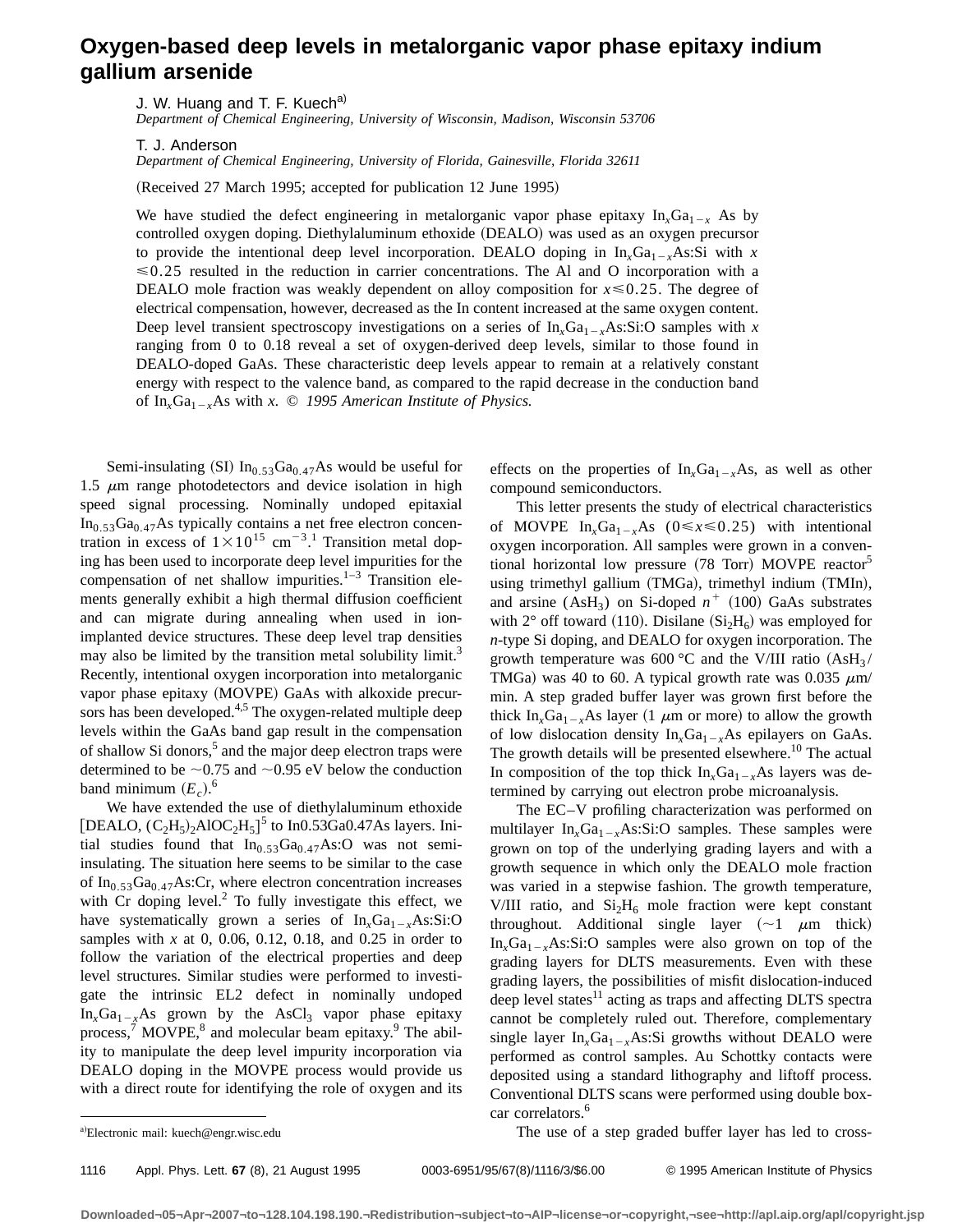

FIG. 1. Free carrier concentration reduction as a function of DEALO mole fraction at different *x* in  $In_xGa_{1-x}As:Si:O$  Free carrier concentrations of In<sub>x</sub>Ga<sub>1-x</sub>As:Si without oxygen doping are  $3.9\times10^{17}$ ,  $3.0\times10^{17}$ , and  $3.8 \times 10^{17}$  cm<sup>-3</sup> for  $x=0.25$ , 0.12, and 0, respectively.

hatching surface morphology, characteristic of dislocation formation, on all our  $In_xGa_{1-x}As$  samples with smooth areas between the cross-hatching lines. The multilayer samples of In<sub>x</sub>Ga<sub>1-x</sub>As:Si:O were grown and studied with *x* at 0.25, 0.12, and 0.  $Si<sub>2</sub>H<sub>6</sub>$  mole fractions in these three samples were adjusted so that free carrier densities of the top In<sub>x</sub>Ga<sub>1-x</sub>As:Si layers were all  $3-4\times10^{17}$  cm<sup>-3</sup>. Free carrie concentration reduction  $(\Delta n = n_{\text{no oxygen}} - n_{\text{with oxygen}})$ was observed in all three samples by EC–V profiling. A higher DEALO mole fraction was required to produce similar reduction, as illustrated in Fig. 1, when *x* was increased. We have performed secondary ion mass spectroscopy analysis on these three samples. Al and O contents were both found to be only weakly dependent on In composition.<sup>12</sup> The change in the degree of compensation with In composition can therefore be attributed to the variation in the depth and concentration of the oxygen-related deep levels.

We have performed DLTS analysis on the series of single layer  $In_xGa_{1-x}As:Si:O$  samples for *x* equal to 0, 0.06, 0.12, and 0.18. Along with the series of nonoxygen-doped  $In<sub>x</sub>Ga<sub>1-x</sub>As:Si samples, EC-V$  free carrier densities of both sets of samples are shown in Table I, labeled as ''Si/O'' and ''Si only,'' respectively. No DLTS peak was detected over the temperature range of scan  $(77-410 \text{ K})$  in the "Si only" control samples, indicating that the effects of dislocation or strain induced deep levels on the DLTS spectra are not significant in non-DEALO-doped  $In_xGa_{1-x}As$ . The intrinsic EL2 defect with an expected concentration  $\leq 1.5$  $\times$ 10<sup>14</sup> cm<sup>-3</sup> (Ref. 8) is beyond our DLTS detection limit at this doping level. Features in DLTS spectra of  $In_xGa_{1-x}As:Si:O$  can thus be attributed exclusively to DEALO doping. Activation energies were obtained through the standard Arrhenius plots.<sup>6</sup> Assuming negligible capture barrier heights, these activation energies are taken to be the energy differences between *Ec* and deep levels. All DLTS spectra in Fig. 2 were adjusted to produce comparable DLTS signal levels. The factors of adjustment, as labeled in Fig. 2

TABLE I. In<sub>x</sub>Ga<sub>1-x</sub>As DLTS samples from Fig. 2.  $N_d - N_a$  were determined by EC–V measurements and in the unit of  $1 \times 10^{17}$  cm<sup>-3</sup>.

| $\mathcal{X}$ | $N_d - N_a$<br>$(Si \text{ only})$ | DEALO mole<br>fraction $(\times 10^{-6})$ | $N_d - N_a$<br>(Si/O) | $\Delta(N_a-N_a)$ |
|---------------|------------------------------------|-------------------------------------------|-----------------------|-------------------|
| $(a)$ 0       | 1.0                                | 0.75                                      | 0.6                   | 0.4               |
| (b) 0.06      | 3.5                                | 3                                         | 2.0                   | 1.5               |
| (c) 0.12      | 3.0                                | 5                                         | 0.5                   | 2.5               |
| $(d)$ 0.12    | 3.0                                | 4                                         | 1.8                   | 1.2               |
| (e) 0.18      | 4.1                                |                                           | 2.4                   | 1.7               |

and reflecting the difference in deep level concentrations, are found to be consistent with the differences in  $\Delta(N_d-N_a)$ as shown in Table I.

The DLTS spectrum of  $x=0$  [Fig. 2(a)] is the same as previously reported,<sup>6</sup> with major deep levels at  $E_c$  – 0.73  $(No. 2)$  and  $0.93$   $(No. 1)$  eV along with some other minor levels at  $E_c$  – 0.53 (No. 3) and 0.31 eV. Similar multiple oxygen-related deep levels were also found to be present at  $x=0.06$ , as shown in spectrum (b1) of Fig. 2 with a major peak No. 2 at  $E_c$  – 0.66 eV and two other shoulder peaks (No. 3 at  $E_c$  -0.48 eV, and No. 1, of which the exact energy level is not resolved). A comparison between spectra  $(a)$  and  $(b1)$  indicates that, as the band gap was decreased upon alloying with In, the general shape of the DLTS spectrum was essentially unchanged with No. 2 remaining as the major peak, but the emission energies (to  $E_c$ ) of all deep levels were reduced. A similar trend was also observed in Fig. 2 when  $x$  was increased to 0.12 (peak No. 2 and No. 3 at  $E_c$  – 0.60 and 0.46 eV) and 0.18 (peak No. 2 and No. 3 at  $E_c$  – 0.54 and 0.41 eV). The effect of oxygen doping level on deep level structure is also illustrated in Fig. 2, where the



FIG. 2. DLTS spectra of  $In_xGa_{1-x}As:Si:O$  with  $x=(a)$  0, (b1) 0.06, (b2) 0.06,  $(c)$  0.12,  $(d)$  0.12, and  $(e)$  0.18. Measurement conditions for  $(a)$  and (b1) are as follows: reverse bias  $-1$  V, pulse height 1 V, pulse width 0.1 ms, pulse period 500 ms, rate window 11.6  $s^{-1}$ . Measurement conditions for (b2), (c), (d), and (e) are as follows: reverse bias  $-0.5$  V, pulse height 0.5 V, pulse width 0.1 ms, pulse period 20 ms, rate window  $1162.8 \text{ s}^{-1}$ .